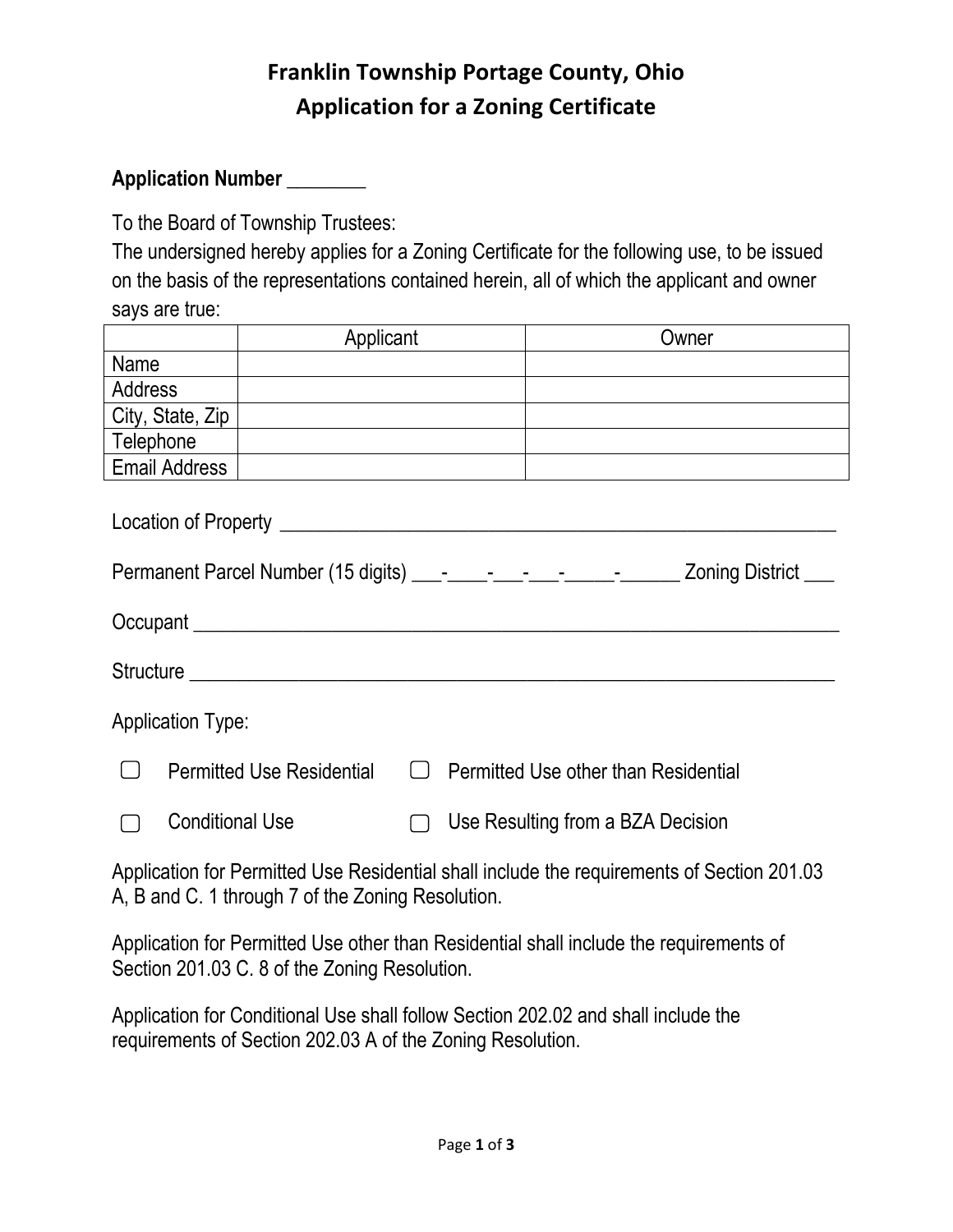## **Franklin Township Portage County, Ohio Application for a Zoning Certificate**

Application for Use Resulting from a BZA Decision shall include a copy of that decision along with the applicable requirements of the Zoning Resolution.

Per section 200.07 **Inspections of Improvements** the applicant agrees to notify the zoning inspector when the physical layout of all buildings has been completed. The zoning inspector will then inspect the layout in the field for compliance with the Zoning Resolution. The inspection must be done before the start of any excavation.

Date of Inspection: <br>
Zoning Inspector signature:

Per section 200.08 Certificate of Zoning Compliance the applicant/owner agrees to notify the Zoning Inspector when the building is ready for occupancy or use. The Zoning inspector will then determine compliance and issue a certificate of compliance within 14 days of notification. In the event of non compliance the Zoning Inspector will issue the applicant a written account of the reasons for noncompliance. If no action is taken by the Zoning Inspector within the 14 day time period the applicant may use said premises.

On a separate sheet of paper make a sketch of the lot showing existing buildings and proposed new construction or use for which application is made. Fill in exact dimensions and indicate north. All dimensions are to be in feet.

- a) Main road frontage \_\_\_\_\_\_\_\_\_
- b) Set back from the road right-of-way
- c) Side yard setback  $\_side$

side

d) Rear yard setback \_\_\_\_\_\_\_\_\_

e) Depth of lot from right-of-way

f) Dimensions of structure

**Width Exercise State Control** 

- **Depth**
- g) Highest point of structure above front finished grade
- h) First floor square feet Total square feet

Remarks Partners and the contract of the contract of the contract of the contract of the contract of the contract of the contract of the contract of the contract of the contract of the contract of the contract of the contr

Applicant Signature **Applicant** Signature **Applicant** Signature **Applicant** Signature **Applicant** Signature **Applicant** Signature **Applicant** Signature **Applicant** Signature **Applicant** Signature **Applicant** Signature **App** 

Owner Signature **Executive Signature** and the second state of the second state of the second state of the second state of the second state of the second state of the second state of the second state of the second state of